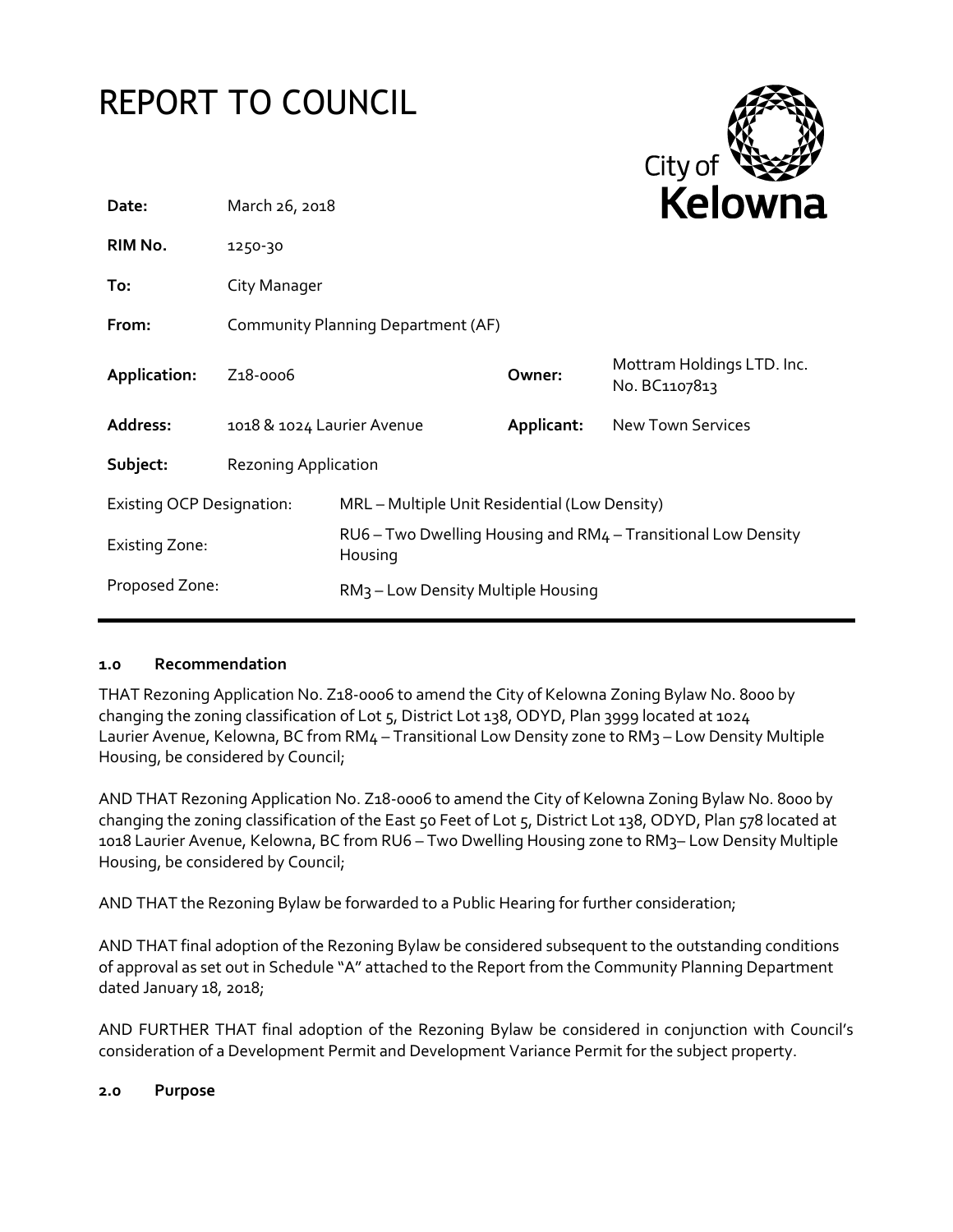To consider a development application to rezone the subject properties from RM4 – Transitional Low Density Housing and RU6 – Two Dwelling Housing to RM3 – Low Density Multiple Housing to facilitate the development of an expansion to an existing congregate housing facility.

# **3.0 Community Planning**

Community Planning supports the proposed rezoning to RM3 – Low Density Mulitple Housing as it is in line with the Official Community Plan (OCP) Future Land Use Designation of MRL – Multiple Unit Residential (Low Density). The properties are located within the Urban Core Area of the city and located in an urban neighborhood to the west of the Capri-Landmark Urban Centre. The increase in density will be further supported by local amenities such as parks, schools, transit and recreational opportunities in the immediate area. It is consistent with the OCP Urban Infill Policy of Compact Urban Growth by utilitizing the existing services and utilities in the area. The congregate housing use is compatible with the surrounding single family neighbourhood and consistent with the OCP Policy of Sensitive Infill. In addition, the proposed rezoning and associated lot consolidation will result in consistent land use regulations for the facility through the RM<sub>3</sub> zone.

Council Policy No. 367 with respect to public notification was undertaken by the applicant. All adjacent neighbours within a 50m radius were provided with a circulation package in regards to the proposed development.

# **4.0 Proposal**

# 4.1 Background

The subject property located at 1024 Laurier Ave currently has a Seniors Supportive Housing Facility in operation. The existing dwelling is one storey in height and has a total of 7 existing units.

# 4.2 Project Description

The proposed rezoning from RM4 – Transitional Low Density Housing and RU6 – Two Dwelling Housing to RM3 – Low Density Multiple Housing would facilitate the expansion of an existing single storey congregate housing facility on the subject property. The proposed one storey building expansion is for 18 additional units, bringing the unit count to a total of 25 and incorporates an interior courtyard for its users. Surface parking is to be located at the rear of the building and shall access off of the lane.

This project will include a number of landscaping improvements such as the addition of a private interior courtyard with shade trees, site furniture and water features, planted landscape buffers on both the east and west sides of the building and robust landscaping along Laurier Avenue to provide residents with additional amenity space and to soften and enhance the proposed building expansion within the context of the neighbourhood.

The planning department is tracking a total of four variances for site coverage and side yard setback. Should Council support the Rezoning, a Development Permit and a Development Variance Permit will come forth for consideration.

# 4.3 Site Context

The subject property is located in the Central City Area near the intersection of Harvey Avenue and Gordon Drive and north of Millbridge Park. It is in close proximity to transit routes along both Gordon Drive and Harvey Avenue and is within walking distance to Mary Ann Collinson Memorial Park, Millbridge Park and Mill Creek Linear Park. There is one other RM3 zoned property in the same neighborhood area directly adjacent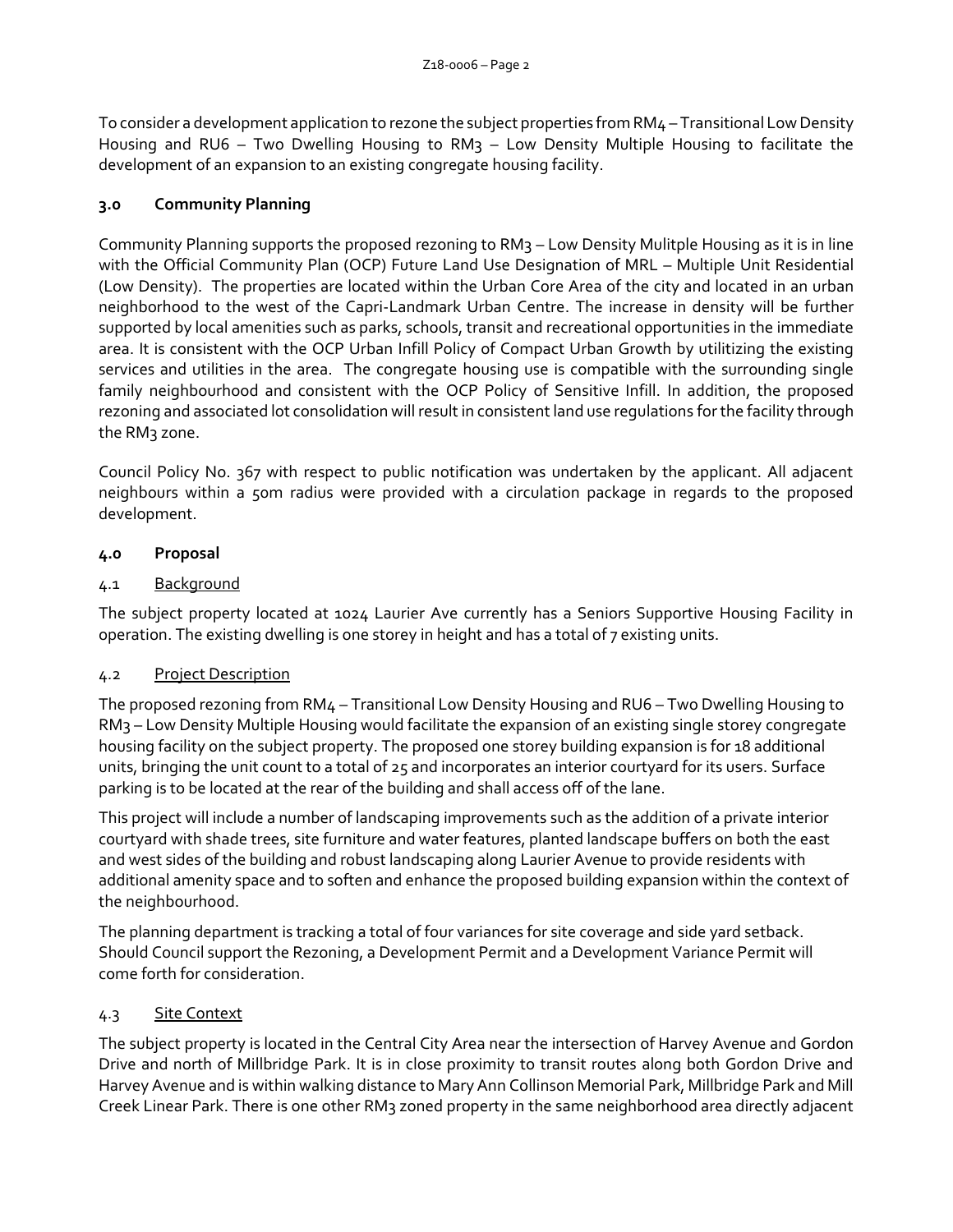to the subject property located on the south side of Laurier Avenue. Other surrounding zones within the neighborhood includes several RU6 – Two Dwelling Housing, RU6b – Two Dwelling Housing with Boarding or Lodging House, one RM2 – Low Density Row Housing and a number of RM5 – Medium Density Multiple Housing properties.

Adjacent land uses are as follows:

| Orientation | Zoning                                | <b>Land Use</b> |
|-------------|---------------------------------------|-----------------|
| North       | RM5 – Medium Density Multiple Housing | Residential     |
| East        | RU6 - Two Dwelling Housing            | Residential     |
| South       | RU6 - Two Dwelling Housing            | Residential     |
| West        | RU6 - Two Dwelling Housing            | Residential     |



# **Site Context Map Future Land Use Map**



# **Subject Property Map:** 1018 & 1024 Laurier Avenue

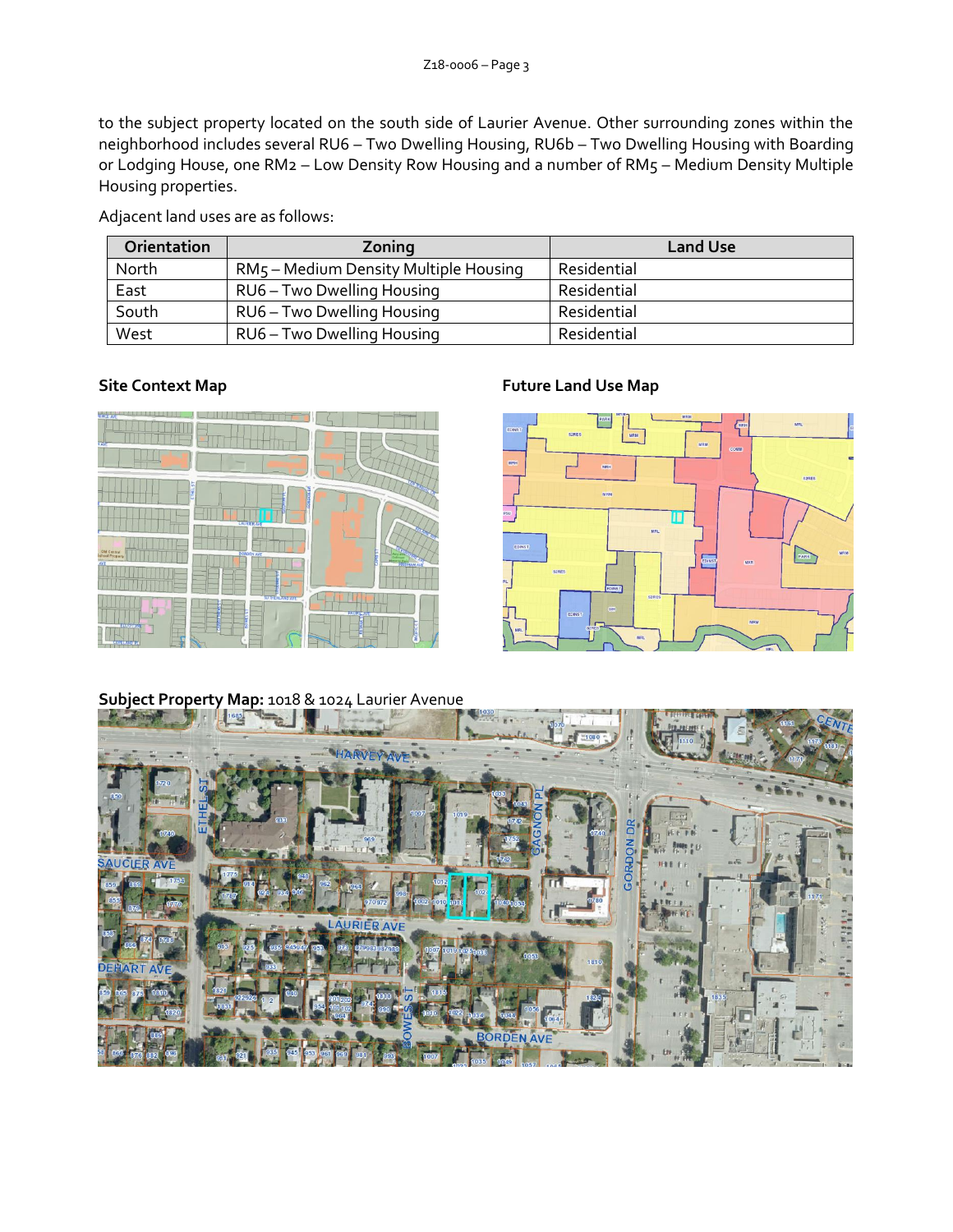#### **5.0 Current Development Policies**

#### 5.1 Kelowna Official Community Plan (OCP)

#### **Development Process**

**Compact Urban Form.**<sup>1</sup> Develop a compact urban form that maximizes the use of existing infrastructure and contributes to energy efficient settlement patterns. This will be done by increasing densities (approximately 75 - 100 people and/or jobs located within a 400 metre walking distance of transit stops is required to support the level of transit service) through development, conversion, and re-development within Urban Centres (see Map 5.3) in particular and existing areas as per the provisions of the Generalized Future Land Use Map 4.1.

**Sensitive Infill.**<sup>2</sup> Encourage new development or redevelopment in existing residential areas to be sensitive to or reflect the character of the neighbourhood with respect to building design, height and siting.

#### **6.0 Technical Comments**

- 6.1 Building & Permitting Department
	- No comments applicable to Rezoning
- 6.2 Development Engineering Department
	- Refer to Attachment 'A' dated January 18, 2018

#### 6.3 Ministry of Transportation

 The Ministry has no concerns with the proposed rezoning. Please forward the bylaw for Ministry signature after 3rd reading.

#### **7.0 Application Chronology**

| Date of Application Received:                         | December 22, 2017 |
|-------------------------------------------------------|-------------------|
| Date Public Consultation Completed: February 26, 2018 |                   |

| Report prepared by:            | Andrew Ferguson, Planner                          |  |
|--------------------------------|---------------------------------------------------|--|
| Reviewed by:                   | Terry Barton, Urban Planning Manager              |  |
| <b>Approved for Inclusion:</b> | Ryan Smith, Community Planning Department Manager |  |

<sup>-</sup><sup>1</sup> City of Kelowna Official Community Plan, Policy 5.2.3 (Development Process Chapter).

<sup>&</sup>lt;sup>2</sup> City of Kelowna Official Community Plan, Policy 5.22.6 (Development Process Chapter).